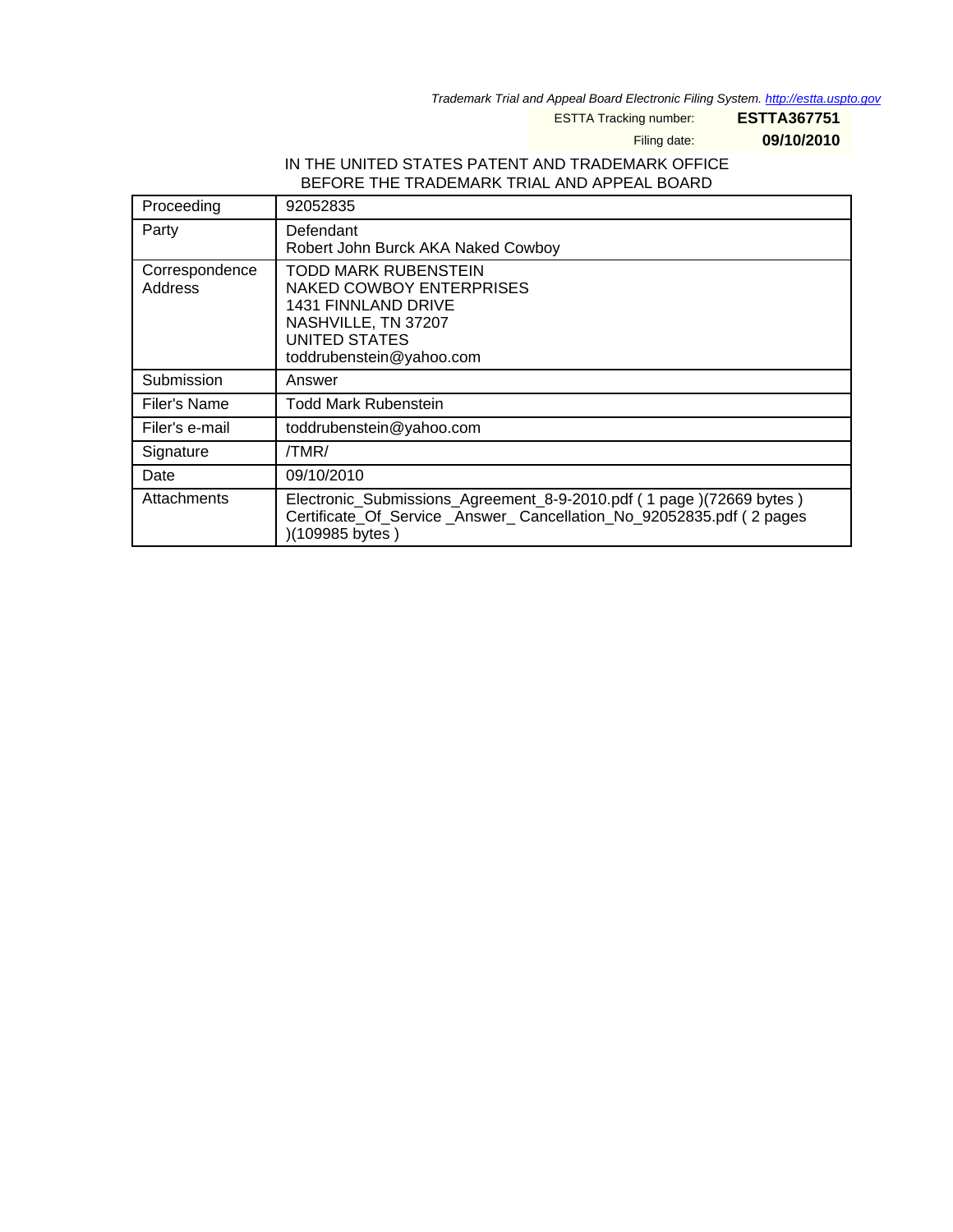

Re: Electronic Transmission **Monday, August 9, 2010 1:05 PM** 

From: "Nicholas Barnhorst" <NBarnhorst@TrademarkGroup.com>

To: toddrubenstein@yahoo .com

Cc: JJackson@koehler-isaacs.com, Jessica@koehler-isaacs.com

## Yes.

----- Original Message ----- From: Todd Rubenstein <toddrubenstein@yahoo.com> To: Nicholas Barnhorst Cc: Joey Jackson <JJackson@koehler-isaacs.com>; Jessica Enchautegui <Jessica@koehler-isaacs.com> Sent: Mon Aug 09 10:48:36 2010 Subject: Electronic Transmission

Mr. Barnhorst:

Do you agree to accept service electronically regarding "Answer"?

- \* Cancellation No. 92052835
- Registration No. 3792432

Please reply to this email with a simple yes or no.

TODD MARK RUBENSTEIN **Owner** TMR ENTERPRISES <http://tmrpro.com> www.tmrpro.com (O) (615) 865-3002 (C) (615) 306-7316 Executive Director NAKED COWBOY ENTERPRISES <http://NakedCowboy.com> www.NakedCowboy.com (866) 99-NAKED (866) 996-2533

\_\_\_\_\_\_\_\_\_\_\_\_\_\_\_\_\_\_\_\_\_\_\_\_\_\_\_\_\_\_\_\_

This E-mail message, its contents and/or attachment(s) is privileged,confidential and may be protected from disclosure. Please be aware that any other use, printing, copying, disclosure or dissemination of this communication should be kept confidential and may be subject to legal restriction or sanction. If you think that you have received this E-mail message in error, please reply to the sender.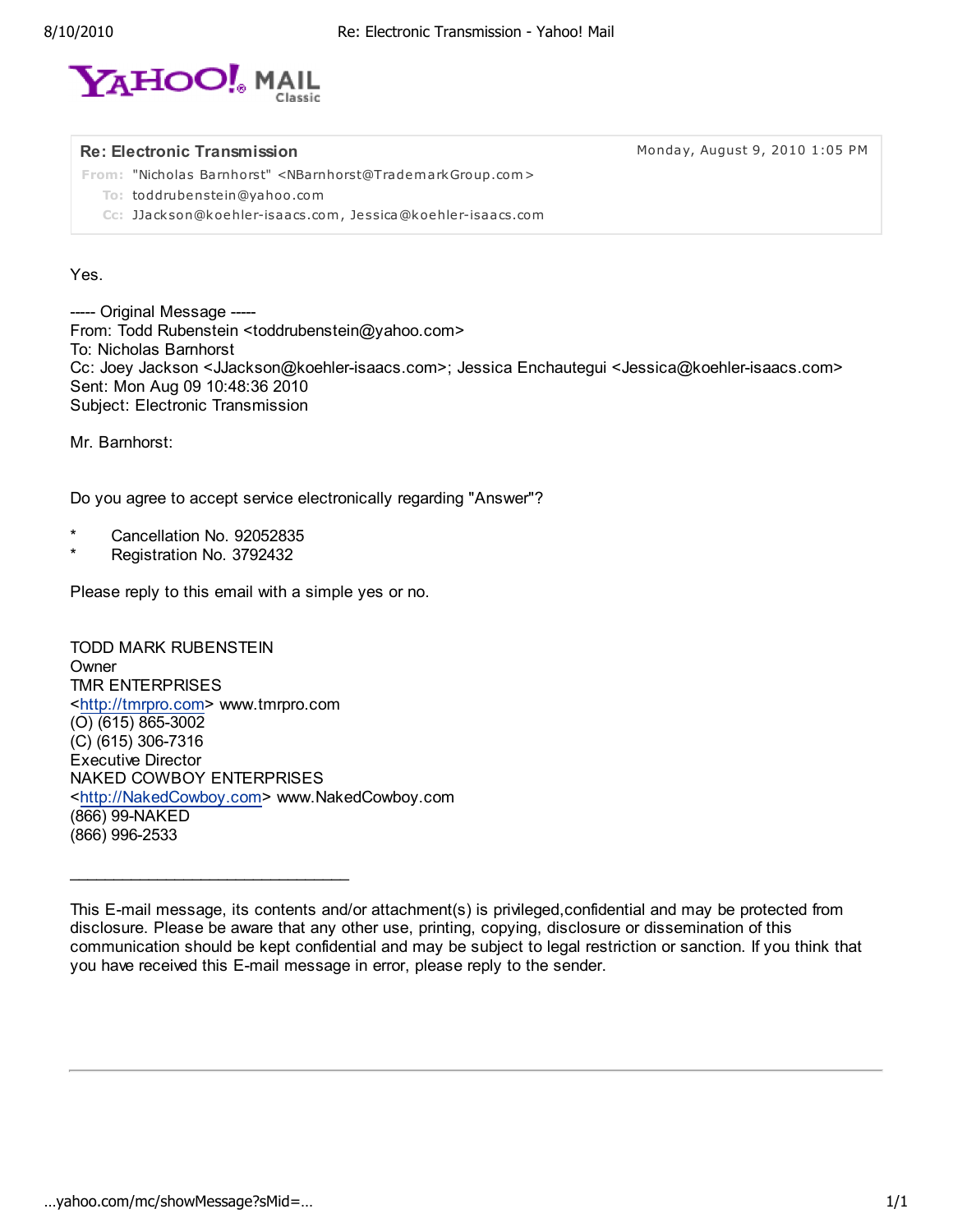

| Certificate Of Service "Answer" Cancellation No. 92052835                            |                                                                                                                                                                                                                                                                                  |                          | Tuesday, August 10, 2010 10:05 AM |  |
|--------------------------------------------------------------------------------------|----------------------------------------------------------------------------------------------------------------------------------------------------------------------------------------------------------------------------------------------------------------------------------|--------------------------|-----------------------------------|--|
| From: "Todd Rubenstein" <toddrubenstein@yahoo.com></toddrubenstein@yahoo.com>        | To: "Nicholas Barnhorst" <nbarnhorst@trademarkgroup.com><br/>Cc: "Joey Jackson" <jjackson@koehler-isaacs.com>, "Jessica Enchautegui"<br/><jessica@koehler-isaacs.com>, "Naked Cowboy"</jessica@koehler-isaacs.com></jjackson@koehler-isaacs.com></nbarnhorst@trademarkgroup.com> |                          |                                   |  |
| <nakedcowboyonline@hotmail.com><br/>8 Files (5549KB)</nakedcowboyonline@hotmail.com> |                                                                                                                                                                                                                                                                                  |                          |                                   |  |
| <b>PDF</b>                                                                           | PDF<br>PDF                                                                                                                                                                                                                                                                       | <b>PDF</b><br><b>PDF</b> | PDF                               |  |
|                                                                                      | AnswerOnly ExhibitA.pd ExhibitB.pd ExhibitC.pc ExhibitD.pc ExhibitE.pd ExhibitF.pd ExhibitG.pc                                                                                                                                                                                   |                          |                                   |  |

Mr. Barnhorst:

We have never, & I repeat NEVER attempted to defraud anyone, especially the PTO.

I am providing this documentation to you as Service regarding our required Answer to your Request For Cancellation No. 92052835.

All being said, and each party of this action being made up of reasonable people that understand the requirements of your workload on behalf of your client; Sandra Brodsky: We expect the provided answers to persuade you and your client to withdraw your Request To Cancel No. 92052835 with the PTO and for you to share this suggestion with your client; Sandra Brodsky. You know as well as we do that the civil implication drawn from this belligerent and unmerited attack on Mr. Burck referred to as a Petition will only help our case in Federal Court and will likely become an unbearable strain on your office's workload.

Rest assured Mr. Barnhorst; there will be a group of honest, law abiding, highly intelligent and educated individuals working diligently, continuously, non-stop, day in and day out to argue this case against you and your client with no other interest, whatsoever.

We will prove that your client is a deviant and your office will be embarrassed repeatedly by the evidence we bring to light that Brodsky will otherwise not likely share with you, because we know through our years of experience with her that she is an individual who sets out to be deceptive and we have many reasons to believe that she has already done so regarding your relationship, on many levels.

Consider this email Certificate Of Service for required Answer, Cancellation No. 92052835.

 $T_{\text{\tiny{ODD}}}M_{\text{\tiny{ARK}}}R_{\text{\tiny{UBENSTEN}}}$ 

**Owner TMR ENTERPRISES** www.tmrpro.com (O) (615) 865-3002 (C) (615) 306-7316 Executive Director

NAKED COWBOY ENTERPRISES www.NakedCowboy.com (866) 99-NAKED (866) 996-2533

…yahoo.com/mc/showMessage?sMid=… 1/2